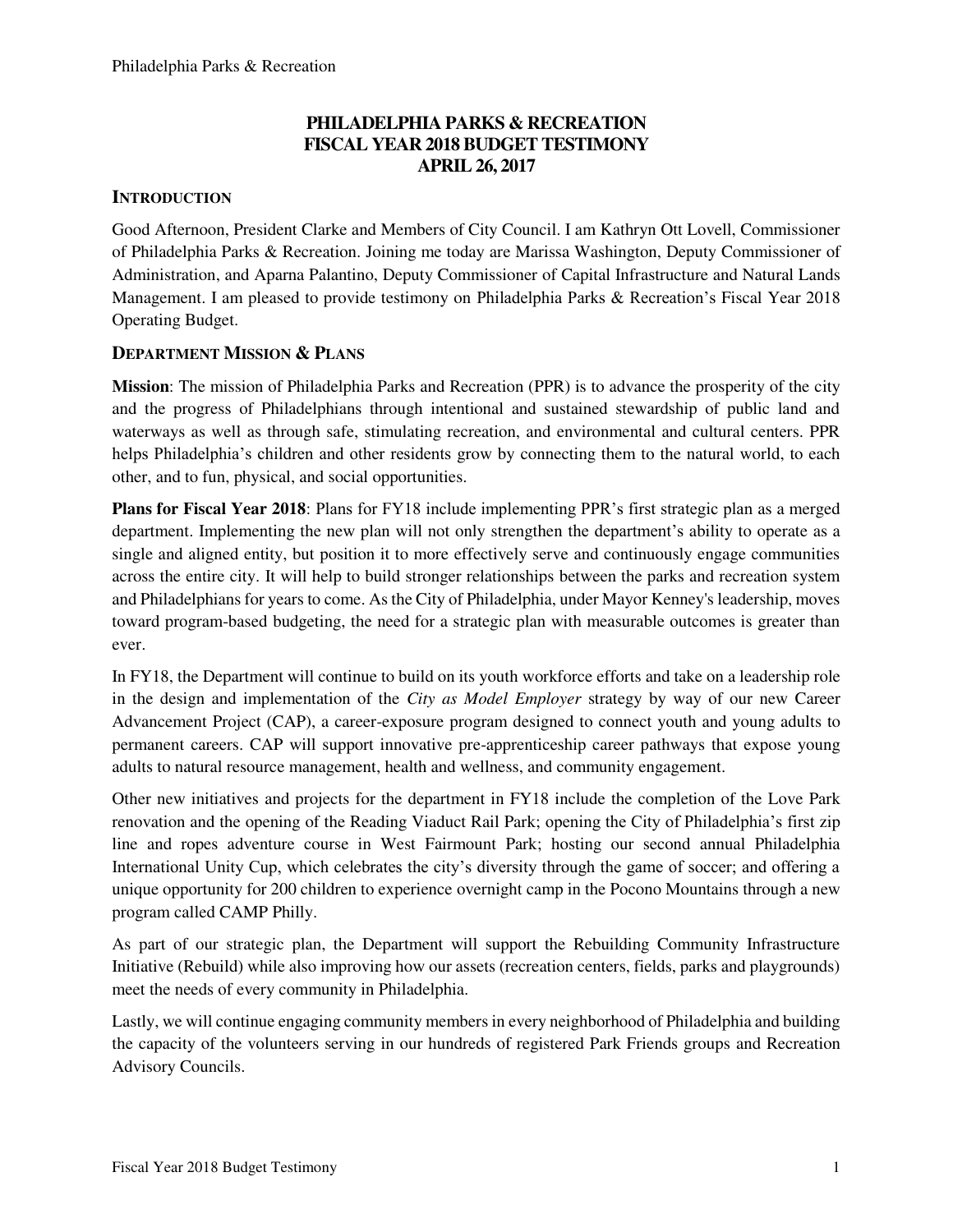| Staff Demographics Summary (as of December 2016) *    |           |           |           |                |  |  |
|-------------------------------------------------------|-----------|-----------|-----------|----------------|--|--|
|                                                       | Total     | Minority  | White     | Female         |  |  |
| Number of Full-Time Staff                             | 615       | 291       | 324       | 167            |  |  |
| Number of Civil Service-Exempt Staff                  | 27        | 8         | 19        | 15             |  |  |
| Number of Executive Staff (deputy level<br>and above) | 5         | 3         | 2         | $\overline{4}$ |  |  |
| Average Salary, Full-Time Staff                       | \$48,936  | \$44,427  | \$52,277  | \$54,647       |  |  |
| Average Salary, Civil Service-Exempt<br>Staff         | \$80,066  | \$92,063  | \$75,015  | \$86,151       |  |  |
| Average Salary, Executive Staff                       | \$121,400 | \$115,667 | \$130,000 | \$121,750      |  |  |
| Median Salary, Full-Time Staff                        | \$47,935  | \$36,323  | \$48,098  | \$50,400       |  |  |
| Median Salary, Civil Service-Exempt Staff             | \$75,555  | \$92,500  | \$75,000  | \$83,000       |  |  |
| Median Salary, Executive Staff                        | \$115,000 | \$115,000 | \$130,000 | \$112,500      |  |  |

| <b>Employment Levels (as of December 2016)</b> $*$         |                 |          |
|------------------------------------------------------------|-----------------|----------|
|                                                            | <b>Budgeted</b> | Filled   |
| Number of Full-Time Positions                              | 764             | 615      |
| Number of Part-Time Positions                              | 102             | 93       |
| Number of Civil-Service Exempt Positions                   | 29              | 27       |
| Number of Executive Positions (deputy level)<br>and above) |                 |          |
| Average Salary of All Full-Time Positions                  | \$47,328        | \$48,936 |
| Median Salary of All Full-Time Positions                   | \$45,501        | \$47,935 |

\* Employment levels listed are for All Funds.

| <b>General Fund Financial Summary by Class</b> |                |                    |                |                    |                |                  |  |  |
|------------------------------------------------|----------------|--------------------|----------------|--------------------|----------------|------------------|--|--|
|                                                | FY16 Original  | FY16 Actual        | FY17 Original  | FY17 Estimated     | FY18 Proposed  | Difference:      |  |  |
|                                                | Appropriations | <b>Obligations</b> | Appropriations | <b>Obligations</b> | Appropriations | <b>FY18-FY17</b> |  |  |
| Class 100 - Employee Compensation              | \$43,429,053   | \$42,943,935       | \$45,386,251   | \$45,960,006       | \$46,660,211   | \$700,205        |  |  |
| Class 200 - Purchase of Services               | \$9,344,525    | \$9,235,890        | \$9,294,525    | \$9,381,100        | \$9,294,525    | $(\$86,575)$     |  |  |
| Class 300 - Materials and Supplies             | \$2,303,622    | \$2,355,378        | \$2,303,622    | \$2,145,622        | \$2,303,622    | \$158,000        |  |  |
| Class 400 - Equipment                          | \$370.183      | \$360,614          | \$370.183      | \$238,266          | \$370.183      | \$131,917        |  |  |
| Class 500 - Contributions                      | \$2,427,500    | \$4,796,976        | \$2,527,500    | \$2,527,500        | \$2,527,500    | \$0              |  |  |
| Class 700 - Debt Service                       | \$0            | -\$0               | \$0            | \$0                | \$0            | \$0              |  |  |
| Class 800 - Payment to Other Funds             | \$0            | \$0                | \$0            | \$0                | \$0            | \$0              |  |  |
| Class 900 - Advances/Misc. Payments            | \$0            | \$0                | \$0            | \$0                | \$0            | \$0              |  |  |
|                                                | \$57,874,883   | \$59,692,793       | \$59,882,081   | \$60,252,494       | \$61,156,041   | \$903,547        |  |  |

| <b>Professional Services Contracts Summary*</b> |             |             |             |             |             |                          |  |
|-------------------------------------------------|-------------|-------------|-------------|-------------|-------------|--------------------------|--|
|                                                 | <b>FY12</b> | <b>FY13</b> | <b>FY14</b> | <b>FY15</b> | <b>FY16</b> | $FY17 YTD*$<br>(Q1 & Q2) |  |
| Total amount of contracts                       | \$2,981,885 | \$2,602,639 | \$2,098,752 | \$2,394,649 | \$1,655,920 | \$549,868                |  |
| Total amount to M/W/DSBE                        | \$637.098   | \$557,833   | \$727,776   | \$501.986   | \$347.621   | \$28,834                 |  |
| <b>Participation Rate</b>                       | 21%         | 21%         | 35%         | 21%         | 21%         | 5%                       |  |

\*Note: This chart includes SSE (services, supplies and equipment) contracts. FY17 participation on these contracts is expected to increase to 25% by year-end, since several contracts with M/W/DSBE participation are not yet conformed.

| M/W/DSBE Contract Participation Goal |             |      |             |  |  |  |
|--------------------------------------|-------------|------|-------------|--|--|--|
|                                      | <b>FY16</b> | FY17 | <b>FY18</b> |  |  |  |
| M/W/DSBE Contract Participation Goal | 25%         | 25%  | 25%         |  |  |  |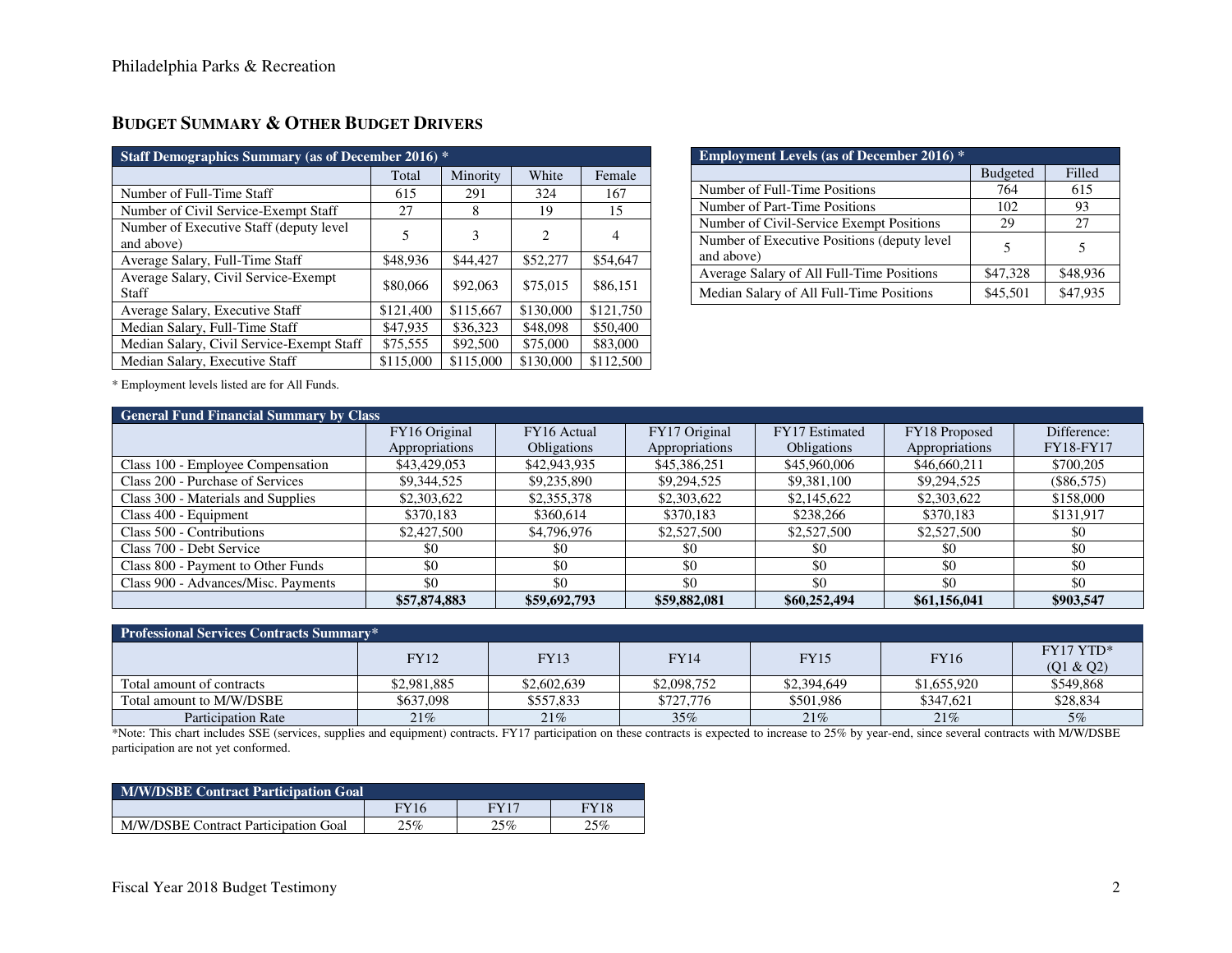### **PROPOSED BUDGET OVERVIEW**

#### **Proposed Funding Request**:

The proposed Fiscal Year 2018 General Fund budget totals \$61,156,041, an increase of \$903,547 over Fiscal Year 2017 estimated obligation levels. This increase is primarily due to contractual salary increases and additional staff.

The proposed budget includes:

- \$46,660,211 in Class 100, a \$700,205 increase over FY17. Class 100 funding will support the Department's 743 (General Fund) full-time positions, 102 part-time positions, and over 1,400 seasonal positions. This funding supports pay increases for DC33 members due to contractual obligations, a 3% increase for exempt staff, the transfer of Public Property staff to PPR, and an increase in seasonal employment slots for the Workforce Development program.
- \$9,294,525 in Class 200, an \$86,575 decrease over FY17. This funding will support contracts for professional services and consultants during FY18. These contracts provide the necessary resources to maintain safe, clean and ready-to-use facilities and grounds. These funds are also used to expand youth workforce development opportunities for high school-aged youth and young adults in Philadelphia.
- \$2,303,622 in Class 300, an \$158,000 increase over FY17. This funding will provide the basic materials and supplies to maintain facilities and care for public lands. Parks & Recreation continues to focus on improving maintenance of public lands and facilities to connect people to new and existing pathways.
- \$370,183 in Class 400, an \$131,917 increase over FY17. This funding will be used to purchase the necessary equipment for department staff to complete their daily responsibilities.
- \$2,527,500 in Class 500, no change over FY17. This funding supports local community groups with grants awarded through the Philadelphia Activity Fund, KEYSPOTS Computer labs, and youth tennis programming. These resources help local communities provide activities for youth, seniors, and special populations.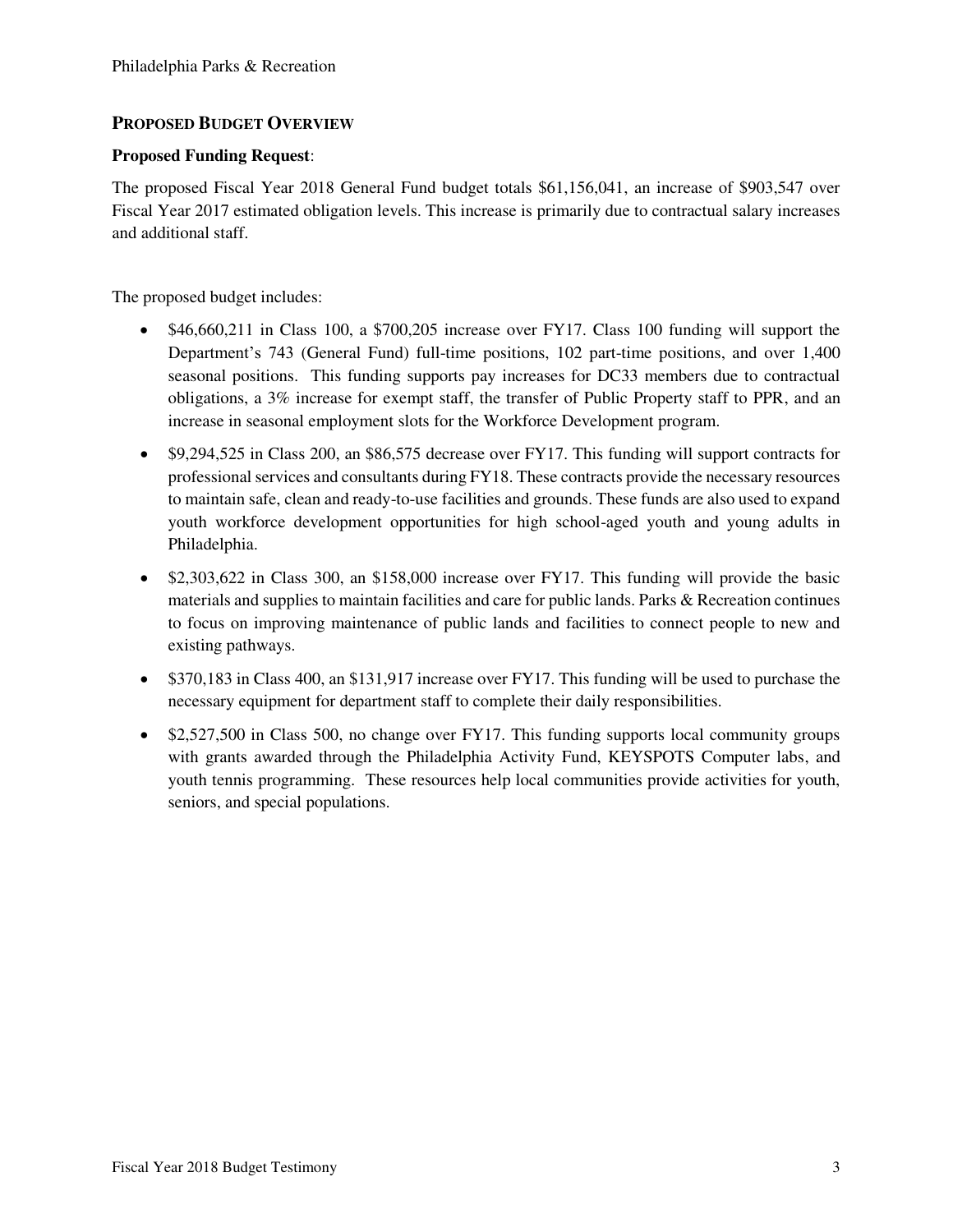# **STAFFING LEVELS**

The department is requesting 743 General Fund full-time budgeted positions for FY18, an increase over FY17.

The increase is attributed to the addition of four Public Property staff persons transferring to Parks & Recreation. This will allow for better coordination of Capital projects with ongoing programming and operations at facilities; better delegation of work between Skilled Trades and Capital projects; and will result in overall cost savings to the Capital budget. The Capital staff will also provide oversight for Special Capital projects and projects performed by other non-profit partners to ensure compliance and facilitate quicker and more cost-effective maintenance to PPR facilities.

# **NEW HIRES**

| New Hires (from December 2016 to present) |                                     |                   |         |  |  |
|-------------------------------------------|-------------------------------------|-------------------|---------|--|--|
|                                           | <b>Total Number of New</b><br>Hires | Korean            | Spanish |  |  |
| Black or African American                 | 11                                  | $\theta$          |         |  |  |
| Asian                                     |                                     |                   | 0       |  |  |
| Hispanic or Latino                        |                                     | $\mathbf{\Omega}$ |         |  |  |
| White                                     | 15                                  | $\mathbf{\Omega}$ | 0       |  |  |
| Total                                     | 28                                  |                   |         |  |  |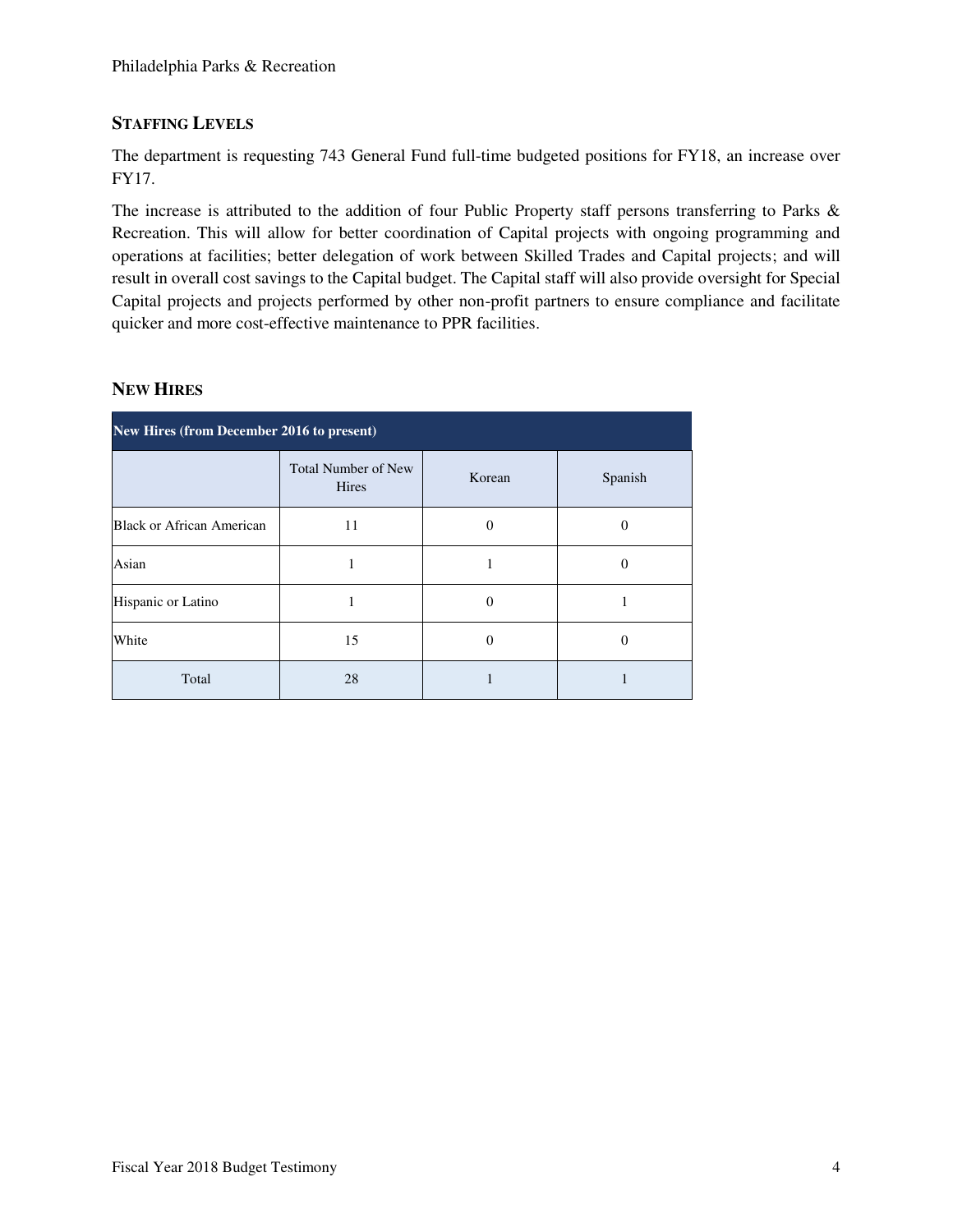### **PERFORMANCE, CHALLENGES, AND INITIATIVES**

| <b>FY18</b> Performance Measures: Recreational Services   |                       |                                        |                         |                       |  |  |
|-----------------------------------------------------------|-----------------------|----------------------------------------|-------------------------|-----------------------|--|--|
| Measure                                                   | <b>FY16</b><br>Actual | <b>FY17</b><br><b>YTD</b><br>(Q1 & Q2) | <b>FY17</b><br>Estimate | <b>FY18</b><br>Target |  |  |
| Program participation rate*                               | 86.33%                | 84.42%                                 | 85.00%                  | 86.50%                |  |  |
| Percent increase in pool visits **                        | 5.8%                  | 11.6%                                  | 11.6%                   | $2.3\%$               |  |  |
| Number of programs***                                     | 3,196                 | 2,028                                  | 3,378                   | 3,450                 |  |  |
| Number of unique individuals who attended<br>programs**** | 217,313               | 137,203                                | 230,280                 | 240,000               |  |  |
| Total visits                                              | 9,651,675             | 5,653,948                              | 9,914,599               | 10,000,000            |  |  |

*\* Program participation rate = Total Unique Program Participants / Total Unique Registered Participants.* 

*\*\*This is a conservative FY18 target based on a target number of 940,000 engaged.* 

*\*\*\* Does not include special events. Includes community-led programs at PPR facilities.* 

*\*\*\*\* Does not include participants from special events. Includes participants from community-led programs at PPR facilities.* 

| FY18 Performance Measures: Infrastructure and Property Management                                     |       |       |       |       |  |  |
|-------------------------------------------------------------------------------------------------------|-------|-------|-------|-------|--|--|
| <b>FY17</b><br><b>FY16</b><br><b>FY17</b><br>Measure<br><b>YTD</b><br>Actual<br>Estimate<br>(Q1 & Q2) |       |       |       |       |  |  |
| Percent of 311 requests closed that meet standard *                                                   | N/A   | 48.2% | 50.4% | 55.0% |  |  |
| Percent of Performo requests closed that meet standard**                                              | N/A   |       | 62.6% | 64.1% |  |  |
| New trees planted                                                                                     | 7.476 | 3.287 | 5.287 | 5,300 |  |  |

*\* Prior to FY17, 311 requests were not closed against a standard number of days.* 

*\*\* Calendar year 2016 was the first year that Performo was measured. This measure is reported on an annual basis.* 

| FY18 Performance Measures: Communication and Engagement                  |                       |                                        |                         |                       |  |  |
|--------------------------------------------------------------------------|-----------------------|----------------------------------------|-------------------------|-----------------------|--|--|
| Measure                                                                  | <b>FY16</b><br>Actual | <b>FY17</b><br><b>YTD</b><br>(Q1 & Q2) | <b>FY17</b><br>Estimate | <b>FY18</b><br>Target |  |  |
| Percent increase in concessions revenue *                                | $11.7\%$              | N/A                                    | 23.9%                   | $12.2\%$              |  |  |
| Social media impressions**                                               | 2,846,647             | 2,077,537                              | 4,515,074               | 5,075,074             |  |  |
| Percent increase in volunteer participation ***                          | 5.2%                  | N/A                                    | $6.7\%$                 | $9.0\%$               |  |  |
| Percent increase in Net Promoter Score from permit<br>N/A<br>holders**** |                       |                                        |                         |                       |  |  |

*\* This measure marks percent changes across years, so this is calibrated on an annual basis. Two reasons for the significant increase in FY17 are Parks On Tap and Cescaphe at the Waterworks. Both of these newer concessions had nominal returns in FY16 and multiplied their returns at least once between 16 and 17.* 

*\*\*Includes impressions for* @PhilaParkandRec *on Facebook, Twitter, and Instagram.* 

*\*\*\* This measure marks percent changes across years, so this is calibrated on an annual basis.* 

*\*\*\*\*Currently building capacity to track this measure in a consistent manner. Implementing baseline in FY17. This measure marks percent changes across years, so this is calibrated on an annual basis.*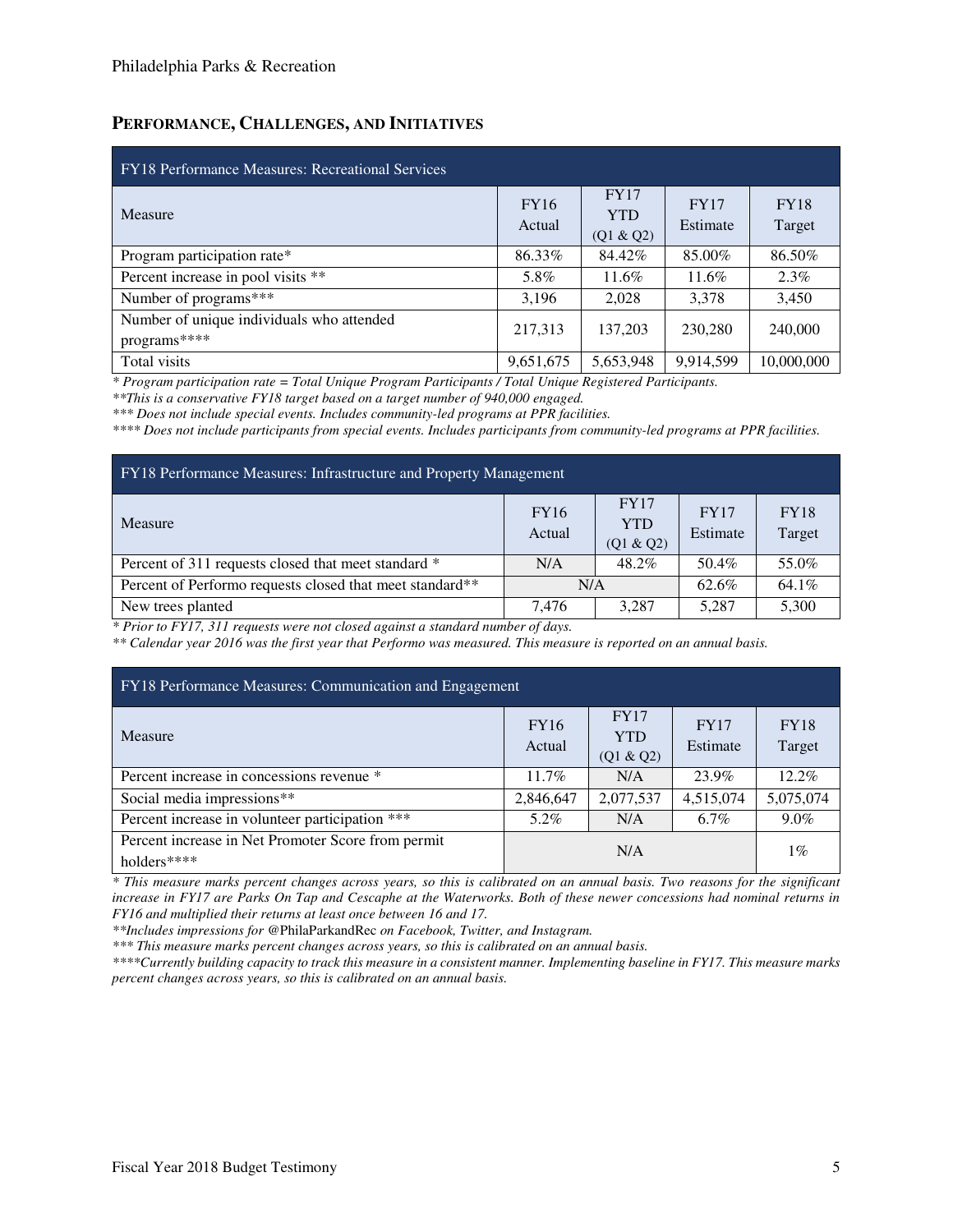| FY18 Performance Measures: Executive, Administration and Performance Management         |                        |                 |             |             |  |  |  |  |
|-----------------------------------------------------------------------------------------|------------------------|-----------------|-------------|-------------|--|--|--|--|
| Measure                                                                                 | <b>FY16</b>            | <b>FY17 YTD</b> | <b>FY17</b> | <b>FY18</b> |  |  |  |  |
|                                                                                         | Actual                 | (Q1 & Q2)       | Estimate    | Target      |  |  |  |  |
| 92.0%<br>$90.0\%$<br>Percentage of permanent staff attending trainings*<br>52.8%<br>N/A |                        |                 |             |             |  |  |  |  |
| Paper form / processes made available online**<br>6                                     |                        |                 |             |             |  |  |  |  |
| Net hires (full- and part-time) ***                                                     | (10)<br>13<br>48<br>63 |                 |             |             |  |  |  |  |

*\*This measure is new and is calibrated annually. It gives the opportunity for all staff persons to be trained.* 

*\*\* The number of total paper form processes varies from year to year.* 

*\*\*\* PPR anticipates stable funding, and retirements through DROP are expected to decrease for FY18. The last three years have seen a decrease in staff signing up for DROP; there has been an approximate 50% reduction in staff committed to retiring through DROP in FY18 as compared to FY17.*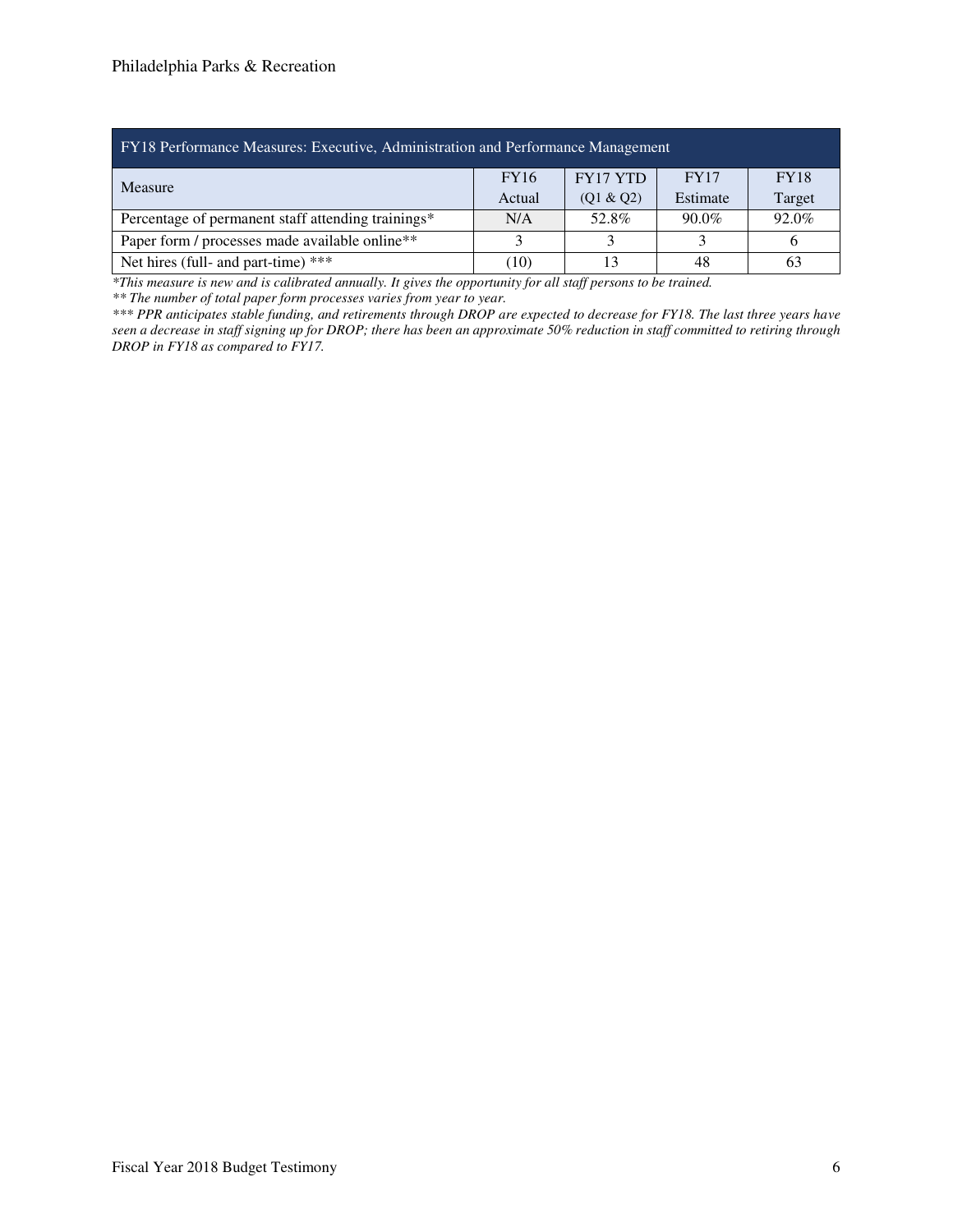## **OTHER BUDGETARY IMPACTS**

#### **Federal \$9,915,041**

- The Afterschool Snack program offers reimbursement to eligible organizations to help schools serve healthy snacks to children in after school activities. PPR receives \$1,722,000 in federal funding for this program.
- The Phil-A-Job II Work Experience is a federal grant program funded through the Philadelphia Youth Network. PPR receives \$760,000 in federal funding.
- The Summer Food Service Program (SFSP) ensures that low-income children continue to receive nutritious meals when schools are not in session. PPR receives \$6,117,869 in federal funding.
- PPR receives \$450,000 in federal funding from the Community Service Block Grant.
- The Older Adult Program provides programs for senior citizens in the six older adult centers and also in public recreation facilities. PPR receives \$865,172 in federal funding.

#### **State \$716,513**

- The Pennsylvania Department of Human Services' Human Services Development Fund (HSDF) fund provides services to youth & community centers, violence reduction initiatives, and Out of School Time programs. HSDF funding also supports seasonal staff salaries and a small portion goes towards bus rental services for programs. PPR receives \$614,013 in state funding.
- The Senior Community Center Grant is for the development and improvement of the South Philadelphia Older Adult Center. PPR receives \$102,500 in state funding.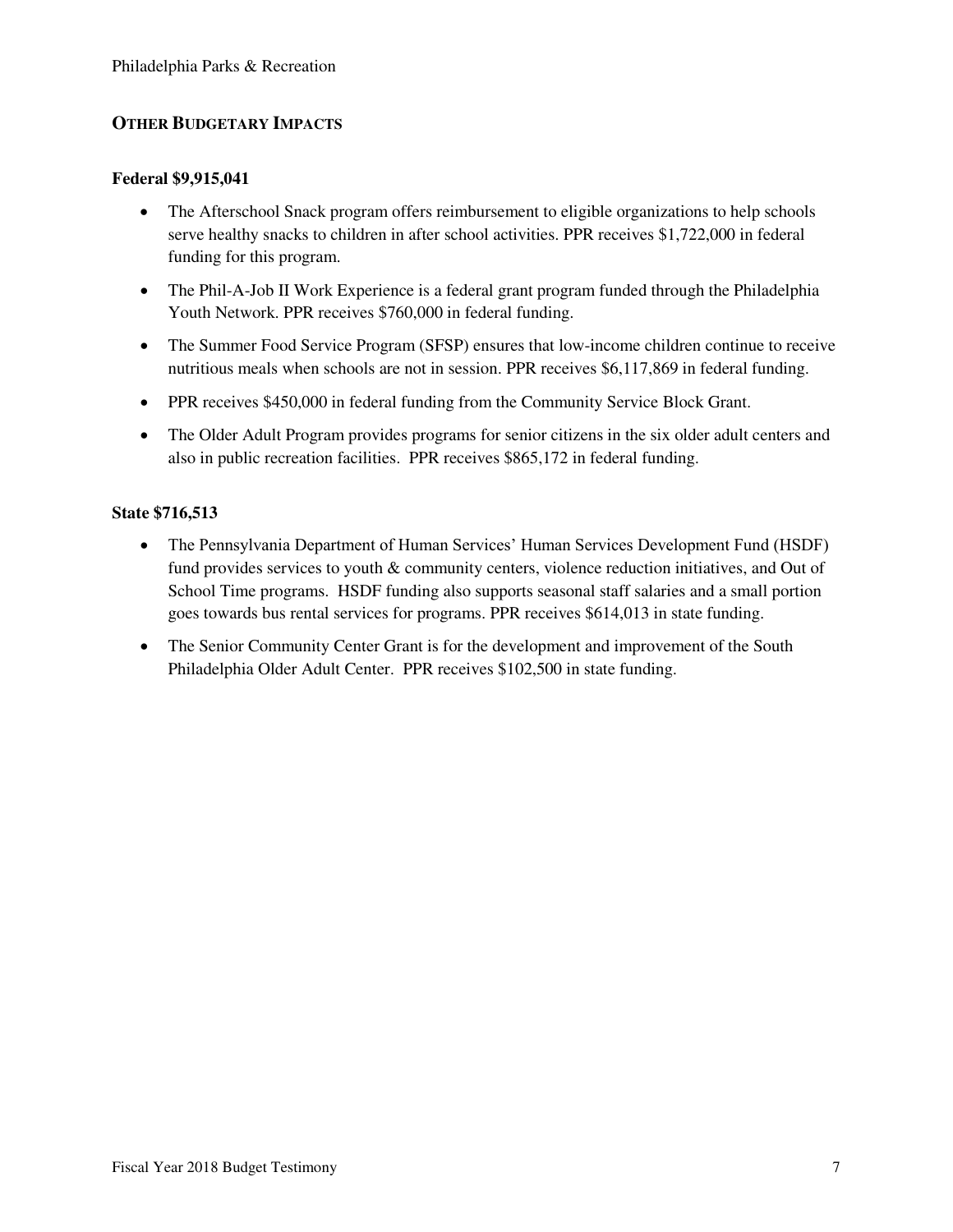#### **CONTRACTING EXPERIENCE**

Parks and Recreation does not have any large Professional Service Contracts conformed through the 2<sup>nd</sup> quarter.

The Department has approximately \$2.5 million of city-wide Professional Service contracts conformed through the 2<sup>nd</sup> quarter for services like landscaping, turf maintenance and tree pruning. These contracts are let through the Procurement department.

In addition, the department has large non-profit contracts conformed through the  $2<sup>nd</sup>$  quarter valued at \$3.3 million. These contracts provide employment services for youth and formerly incarcerated adults.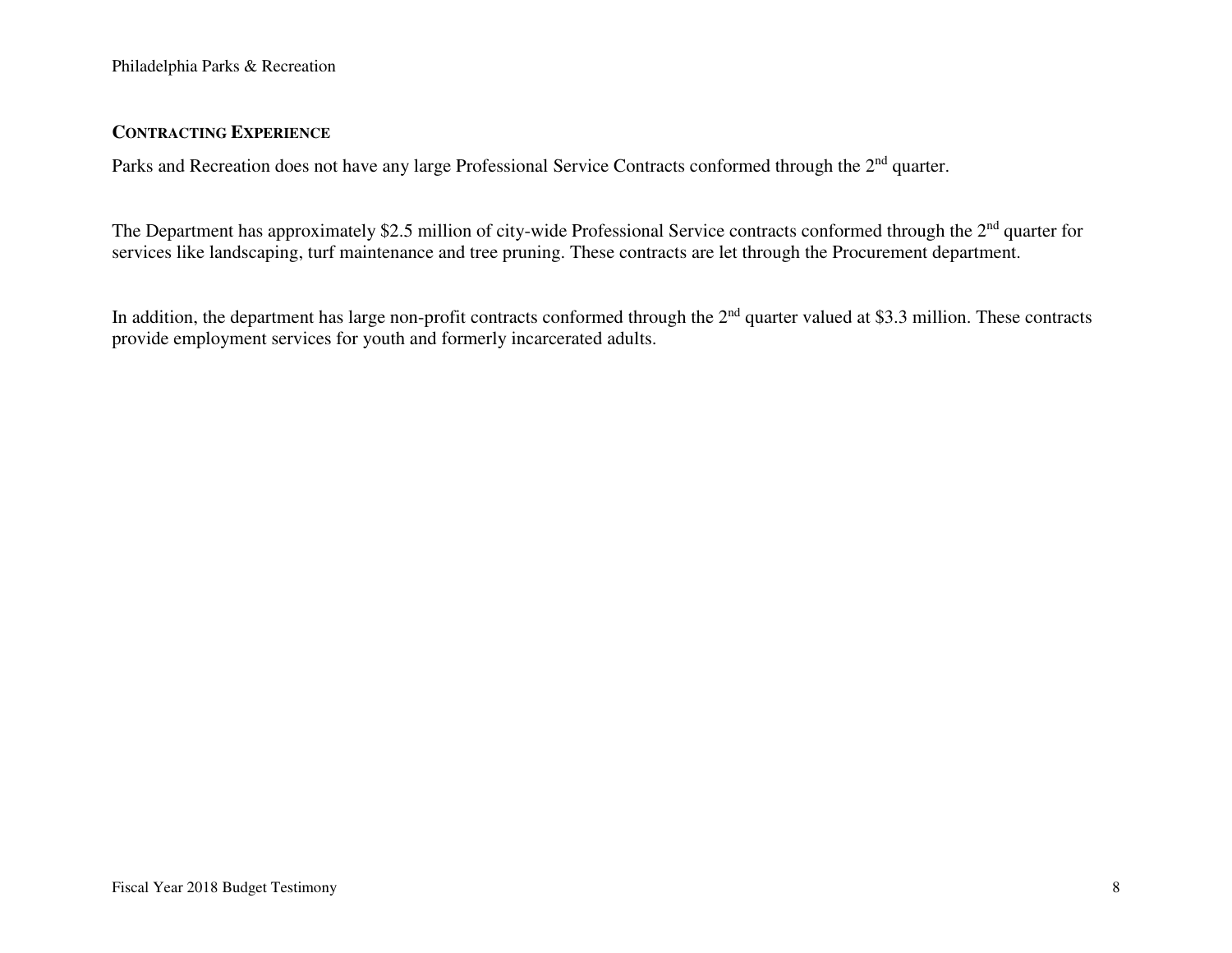# **EMPLOYEE DATA**

| <b>Staff Demographics (as of December 2016)</b> |                        |           |                      |                        |                          |
|-------------------------------------------------|------------------------|-----------|----------------------|------------------------|--------------------------|
|                                                 | <b>Full-Time Staff</b> |           |                      | <b>Executive Staff</b> |                          |
|                                                 | Male                   | Female    |                      | Male                   | Female                   |
|                                                 | African-               | African-  |                      | African-               | African-                 |
|                                                 | American               | American  |                      | American               | American                 |
| Total                                           | 185                    | 75        | Total                | $\mathbf{0}$           | 1                        |
| % of Total                                      | 30%                    | 12%       | % of Total           | $0\%$                  | 20%                      |
| Average Salary                                  | \$42,226               | \$48,500  | Average Salary       |                        | \$112,000                |
| Median Salary                                   | \$39,129               | \$44,062  | Median Salary        |                        | \$112,000                |
|                                                 | White                  | White     |                      | White                  | White                    |
| Total                                           | 240                    | 84        | Total                | $\overline{0}$         | $\overline{c}$           |
| % of Total                                      | 39%                    | 14%       | % of Total           | $0\%$                  | 40%                      |
| Average Salary                                  | \$50,615               | \$59,754  | Average Salary       |                        | \$130,000                |
| Median Salary                                   | \$50,503               | \$58,196  | <b>Median Salary</b> |                        | \$130,000                |
|                                                 | Hispanic               | Hispanic  |                      | Hispanic               | Hispanic                 |
| Total                                           | 20                     | 6         | Total                | 1                      | $\theta$                 |
| % of Total                                      | 3%                     | $1\%$     | % of Total           | 20%                    | $0\%$                    |
| Average Salary                                  | \$44,876               | \$49,335  | Average Salary       | \$120,000              | $\overline{\phantom{0}}$ |
| Median Salary                                   | \$41,570               | \$41,689  | Median Salary        | \$120,000              |                          |
|                                                 | Asian                  | Asian     |                      | Asian                  | Asian                    |
| Total                                           | 2                      | 1         | Total                | $\mathbf{0}$           | 1                        |
| % of Total                                      | $0\%$                  | $0\%$     | % of Total           | $0\%$                  | 20%                      |
| Average Salary                                  | \$39,082               | \$115,000 | Average Salary       | $\blacksquare$         | \$115,000                |
| Median Salary                                   | \$39,082               | \$115,000 | <b>Median Salary</b> |                        | \$115,000                |
|                                                 | Other                  | Other     |                      | Other                  | Other                    |
| Total                                           | 1                      | 1         | Total                | $\theta$               | $\Omega$                 |
| % of Total                                      | $0\%$                  | $0\%$     | % of Total           | $0\%$                  | $0\%$                    |
| Average Salary                                  | \$34,062               | \$58,196  | Average Salary       |                        |                          |
| <b>Median Salary</b>                            | \$34,062               | \$58,196  | Median Salary        | $\overline{a}$         |                          |
|                                                 | Bilingual              | Bilingual |                      | Bilingual              | Bilingual                |
| Total                                           | 24                     | 8         | Total                | 1                      | 1                        |
| % of Total                                      | 4%                     | $1\%$     | % of Total           | 20%                    | $20\%$                   |
| Average Salary                                  | \$44,484               | \$59,199  | Average Salary       | \$120,000              | \$115,000                |
| <b>Median Salary</b>                            | \$42,182               | \$52,138  | Median Salary        | \$120,000              | \$115,000                |
|                                                 | Male                   | Female    |                      | Male                   | Female                   |
| Total                                           | 448                    | 167       | Total                | 1                      | 4                        |
| % of Total                                      | 73%                    | $27\%$    | % of Total           | 20%                    | $80\%$                   |
| Average Salary                                  | \$46,807               | \$54,647  | Average Salary       | \$120,000              | \$121,750                |
| <b>Median Salary</b>                            | \$53,102               | \$50,400  | <b>Median Salary</b> | \$120,000              | \$112,500                |